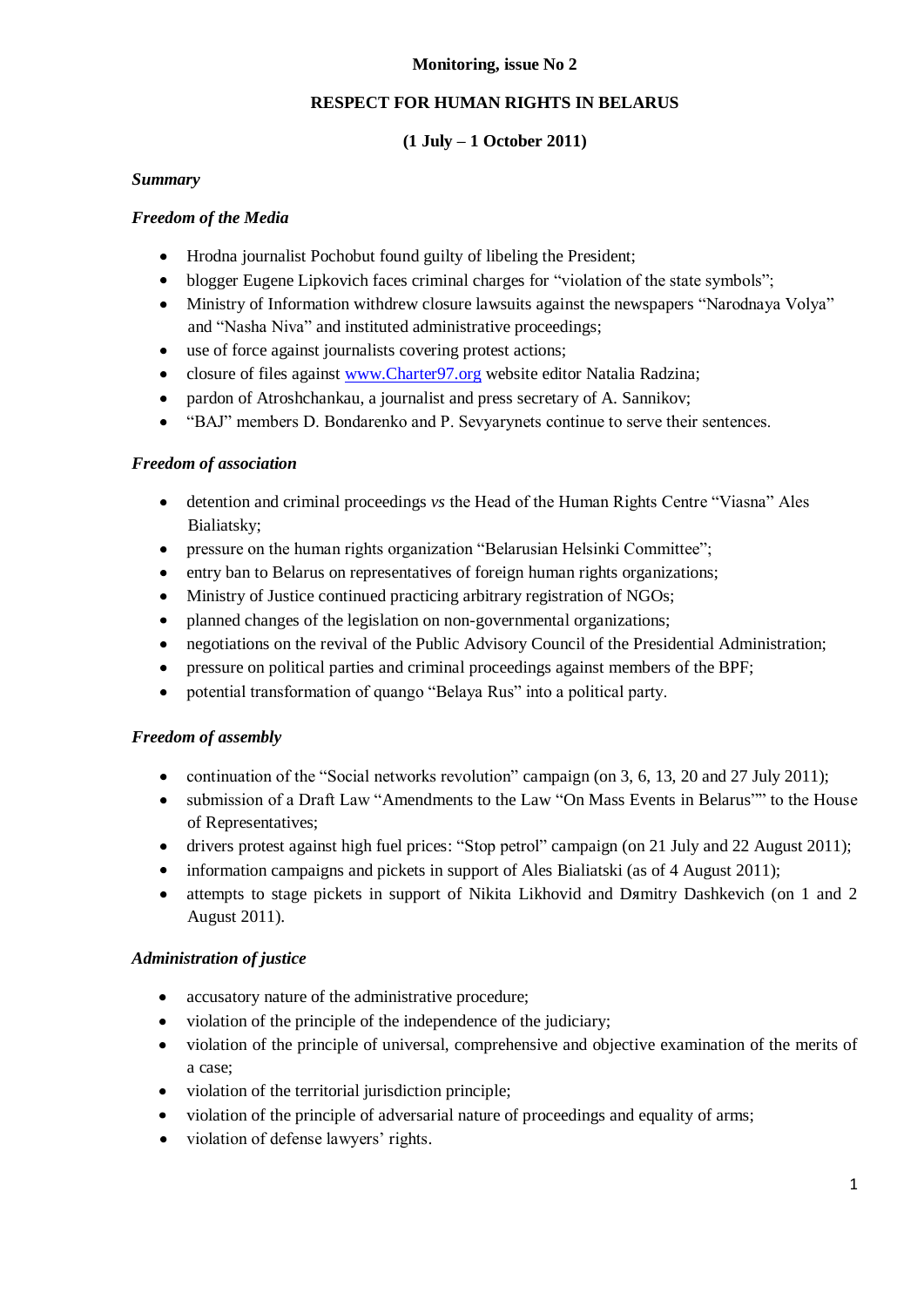# *Summary*

The main purpose of this monitoring is to identify the medium-term trends regarding the human rights situation in Belarus. The monitoring is a result of cooperation between Belarusian human rights organizations: Belarusian Helsinki Committee (BHC), Belarusian Association of Journalists (BAJ), Assembly of Democratic NGOs of Belarus, Centre for Legal Transformation (CLT), Human Rights Centre "Viasna", and Committee for the Protection of the Repressed "Solidarnost".

The following trends in the field of human rights in Belarus represent the aftermath of the latest Presidential elections of 19 December 2011 against the background of unfolding economic crisis in the country.

As compared with April - June 2011, in July - September the human rights situation in the country remained alarming. Regardless of the fact that the President signed a number of pardon decrees concerning participants of the events on 19 December 2011 (a total of 24 prisoners had been released) and closed files against six defendants on charges of mass disorder, 7 were still in prison, including three former Presidential candidates, and 12 were serving sentences without detention.

This period was particularly harsh for the human rights defenders, due to the detention of the Head of one of the major human rights organizations in the country - Human Rights Center "Viasna" - Ales Bialiatski, and pressure applied on other members of the organization. The reason behind the attack on "Viasna" is linked to its activities, namely, the provision of pecuniary aid to the victims of political repression and their families. This was a unique function of "Viasna" within the human rights defenders' community. Simultaneously, another oldest human rights organization, the "Belarusian Helsinki Committee", has been harassed by the authorities. These events gained significant international response and within the country were perceived as a straight forward intimidation of the civil society.

The situation with freedom of the media in Belarus during the reporting period remained critical. Two major independent newspapers "Narodnaya Volya" and "Nasha Niva" faced the threat of closure, Hrodna journalist Andrei Pochobut was sentenced for libeling of the President of the Republic of Belarus, journalists, convicted in connection with the aftermath of the Presidential elections in 2010 continued to serve their sentences. A particular concern during this period raised the illegal actions of the security forces, i.e. the use of force and detentions of journalists covering protests all over the county. By the end of July the most negative developments have been suspended. However, the situation with freedom of expression remains menacing and ambiguous. The Belarusian authorities continue implementing the policy of the hard pursuit for freedom of expression, regardless of some concessions made vis-à-vis cases of great public outcry.

Human rights defenders report about significant increase in the pressure on political parties compared with the previous reporting period. The Belarusian Popular Front party was evicted from their premises in July and three of its members faced criminal charges. The Social Democratic Party "Hramada" and the Brest branch of the Fair World Left Party experience serious problems with registration: they cannot register due to inability to find a legal address. The authorities also continued creating obstacles for the activities of non-governmental organizations with arbitrary denials of registration.

The situation with freedom of assembly in July – September 2011 was relatively "calm" with mass protests being put on "hold" due to holidays, vacations, etc. Nevertheless, the previous trend has not been negated completely: there were a number of peaceful protests, causing a corresponding reaction from the authorities. During July arrests the authorities used brute physical force and unjustified violence against protesters and most of the detainees faced administrative charges.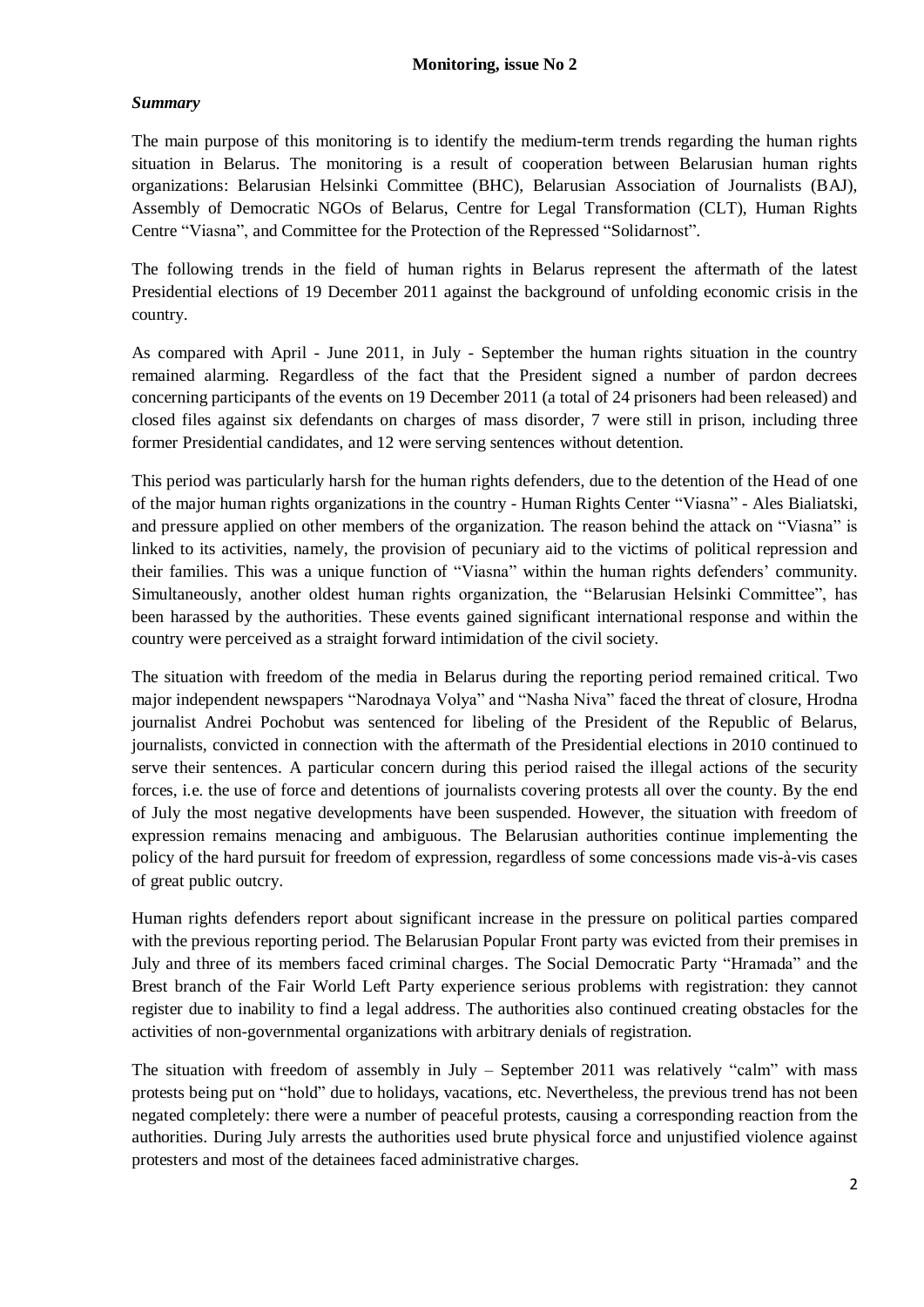Trials against the participants of the "silent" protest actions, according to human rights defenders, were pre-conceived and explicitly accusatory by nature. Administrative judges were handing down sentences for actions the defendants have not committed. In September the accused of committing a terrorist attack in the Minsk metro on 11 April 2011 and a number of explosions in Vitebsk and Minsk in 2000-2008 went on trial. One of the defendants faces the death penalty.

In August, the authorities made an attempt to change the legal framework and submitted a Draft Law "On the amendments to the Law "On Mass Events in Belarus"" to the House of Representatives in order to justify their actions *post factum*.

All in all, the period from July to September 2011 was a period of temporary economic stabilization, mainly due to the vacation period. By September the authorities started implementing anti-crisis measures in order to prevent the projected growth of protest moods, in particular, bearing in mind the upcoming parliamentary elections in 2012. Therefore, in the future one should expect the rules of holding of mass gatherings becoming tighter and as a result, harsh repressions for potential unauthorized protests.

# *Freedom of the Media*

The situation with freedom of the media Belarus during the reporting period remained critical. Two major independent newspapers "Narodnaya Volya" and "Nasha Niva" faced the threat of closure, Hrodna journalist Andrei Pochobut was sentenced for defamation of the President of the Republic of Belarus, journalists, convicted in connection with the aftermath of the Presidential elections in 2010 continued to serve their sentences (on 14 September a journalist and spokesman of a Presidential candidate Andrei Sannikov Aliaksandr Atroshchankau was granted pardon by the President, however, he remained under police surveillance). A particular concern during this period raised the illegal actions of the security forces, i.e. the use of force and detentions of journalists covering protests all over the county.

By the end of July the most negative developments have been suspended. However, the situation with freedom of expression remains menacing and ambiguous. The Belarusian authorities continue implementing the policy of the hard pursuit for freedom of expression, regardless of some concessions made vis-à-vis cases of great public outcry.

The main developments during this period are as follows:

- Hrodna journalist Pochobut found guilty of libeling the President;
- blogger Eugene Lipkovich faces criminal charges for "violation of the state symbols";
- Ministry of Information withdrew closure lawsuits against the newspapers "Narodnaya Volya" and "Nasha Niva" and instituted administrative proceedings;
- $\bullet$ use of force against journalists covering protest actions;
- closure of files against [www.Charter97.org](http://www.charter97.org/) website editor Natalia Radzina;  $\bullet$
- pardon of Atroshchankau, a journalist and press secretary of A. Sannikov;
- $\bullet$ "BAJ" members D. Bondarenko and P. Sevyarynets continue to serve their sentences.

A trial against Hrodna journalist Andrei Pochobut accused of libeling and insulting the President (Articles 367, 368 of the Criminal Code) ended on 5 July. The prosecution considered critical materials published by the journalist in the pages of Polish "Gazeta Wyborcza", on the website [www.belaruspartisan.org](http://www.belaruspartisan.org/) and in his blog [Pochobut.livejournal.com](http://www.poczobut.livejournal.com/) in 2010 – 2011 as libelous and defaming. Pochobut was detained in April 2011. Hearing of the Pochobut case was held behind the closed doors. On 5 July the Leninsky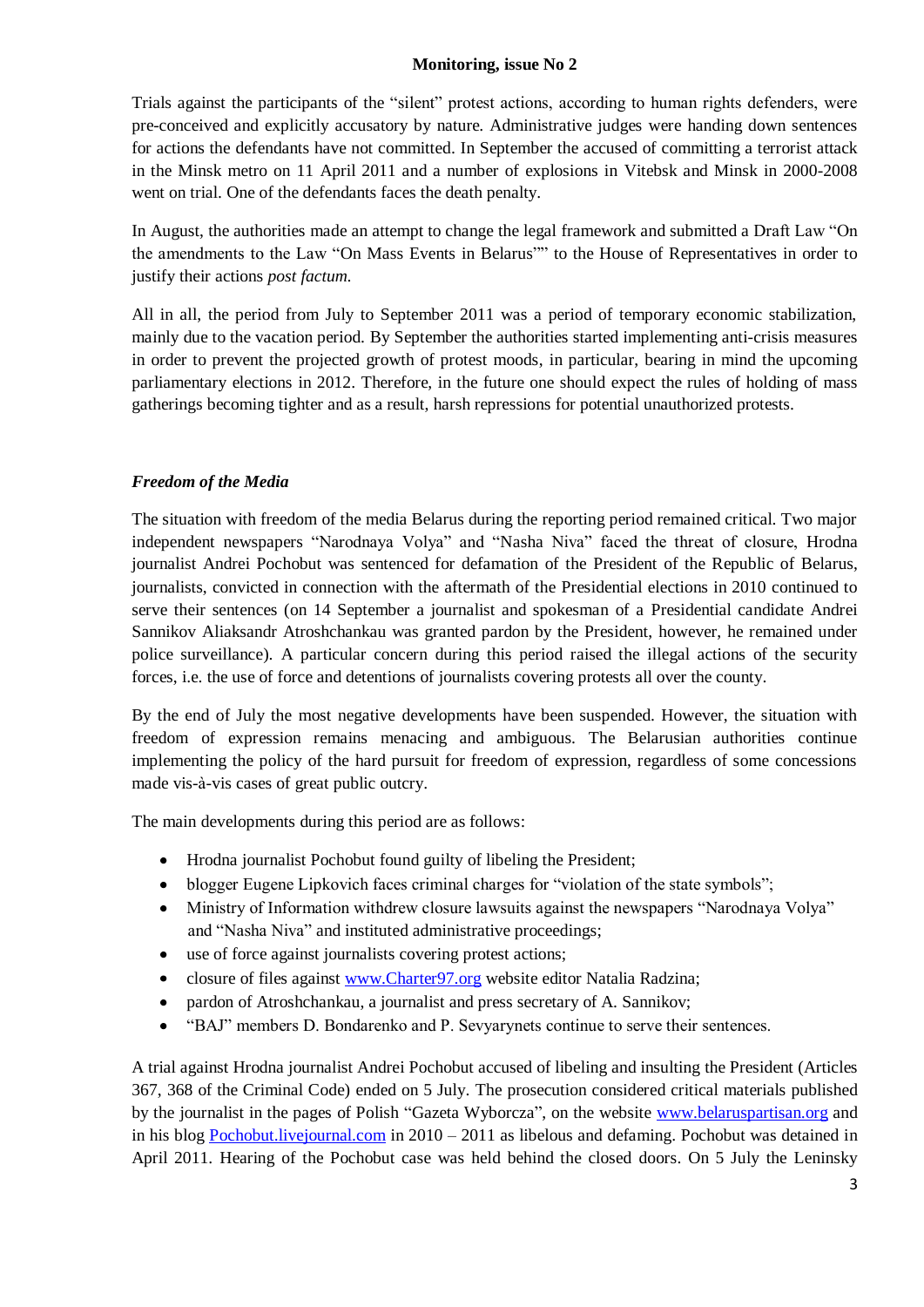district court of Hrodna found the journalist guilty of libeling the President and sentenced him to three years of imprisonment with suspension of punishment for 2 years. Charges of insulting the President have been dropped. The journalist was released from custody in the courtroom. Nevertheless, Andrey Pochobut remains under threat of a real prison term if the authorities consider he violated the Belarusian law.

In late June a criminal case was filed against a blogger Evgeny Lipkovich, he was charged under Article 370 of the Criminal Code ("violation of the state symbols"). The criminal proceedings were intitiated for Photoshop illustrations posted in the Lipkovich's blog [lipkovich.livejournal.com.](http://www.lipkovich.livejournal.com/) On 28 July his apartment was searched and his computer was seized. Lipkovich signed a confidentiality paper about the secrecy of investigation therefore further details of the case remained closed to the public.

On 12 and 13 July the Ministry of Information withdrew the closure suits against the newspapers "Narodnaya Volya" and "Nasha Niva" respectively. It came as a result of pressure on the Belarusian authorities by the Belarusian and international community and international organizations. Simultaneously with withdrawal of the closure suits the Ministry of Information initiated administrative proceedings against the newspapers. As a result, in late July both newspapers were fined with Br 14 million each (about Euro 2,000 at the National Bank exchange rate) for violation of Part 3 of Article 22.9 of the Administrative Code. This article of the Administrative Code establishes liability for a second warning issued to a media within a year by the Ministry of Information. It was the first time the Article was ever applied.

During the "silent" protest actions, which took place last summer, the pressure on the media and journalists has increased dramatically. Representatives of the law enforcement agencies prevented journalists from performing their duties. Journalists were detained and faced administrative charges. All in all, at least 95 journalists have been detained all over the country during the "silent" protest actions organized via social networks last summer. During arrests the authorities used force: sometimes journalists had been beaten up and their professional equipment had been damaged. 22 journalists faced administrative charges: most of them (13 persons) were sentenced to administrative arrest, while the rest had to pay fines. On 3 and 6 July the actions of the authorities were the harshest: 20 and 28 journalists have been detained respectively. The journalist community has used all means available to bring down the violence against the media representatives. As a result, the Prosecutor General of the Republic of Belarus recognized the violation of journalists' rights and called upon the police to comply with the laws "On the Media" and "On Internal Affairs Authority". The wave of violence against journalists started fading away.

On 23 August criminal charges of "mass disorder" under Article 293 of the Criminal Code have been dropped with regard to the editor of [www.charter97.org](http://www.charter97.org/) website Natalia Radzina. At that moment Radzina was in Lithuania, where she was later granted a political asylum. Ms. Radzina perceived skeptically the news about the closure of files and did not exclude the possibility of criminal charges under Article 342 to be initiated against her, as it was the case with other participants of the events of 19 December 2010 (Article 342 of the Criminal Code envisages liability for "Organization and preparation of activities that grossly violate public order or active participation in such activities").

On 14 September 2011 the President signed a decree to pardon 11 political prisoners convicted in the aftermath of the events of 19 December 2010. Among them was Alexander Atroshchankau, a journalist and press secretary of a former Presidential candidate Alexander Sannikov. Other journalists and members of the NGO "Belarusian Association of Journalists", convicted after the Presidential elections in 2010, continue serving their sentences, *inter alia* Dmitry Bondarenko in prison and Paval Sevyarynets in a form of restraint. In August Dmitry Bondarenko underwent a major surgery on the spine, however soon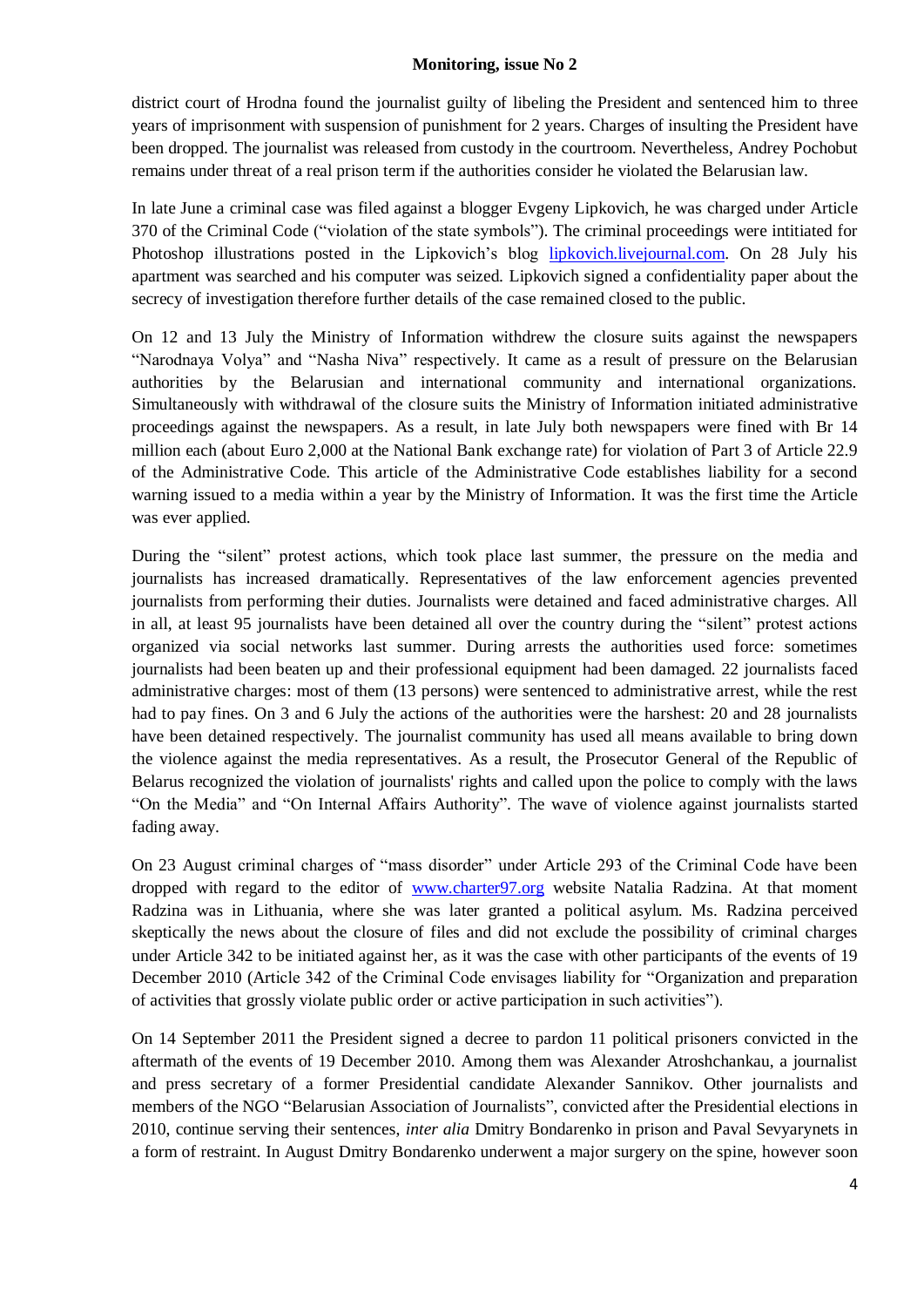after that he was transferred back to prison. In mid-September it was reported that, regardless of the fact that Mr. Bondarenko was entitled to a mitigation of sentence in connection with having served one third of the term, regardless of the state of his health and numerous public petitions calling upon his release, his request for mitigation of the sentence has been declined.

# *Freedom of association*

During the reporting period the major event in the field of freedom of association was the arrest and criminal charges brought against the Head of the Human Rights Centre "Viasna" Ales Bialiatsky. Human rights defenders perceived the persecution of "Viasna" members as an authorization of the attack on the third sector as a whole and human rights advocates in particular. Also a significant increase of the pressure on political parties, as compared with the previous reporting period, has been noted. The Belarusian Popular Front party was evicted from their premises in July and three of its members faced criminal charges. The Social Democratic Party "Hramada" and the Brest branch of the Fair World Left Party experience serious problems with registration: they cannot register due to inability to find a legal address. The authorities also continued creating obstacles for the activities of non-governmental organizations with arbitrary denials of registration.

The most significant events in the area of activities of NGOs were as follows:

- detention and criminal proceedings *vs* the Head of the Human Rights Centre "Viasna" Ales  $\bullet$ Bialiatsky;
- pressure on the human rights organization "Belarusian Helsinki Committee";
- entry ban to Belarus on representatives of foreign human rights organizations;
- Ministry of Justice continued practicing arbitrary registration of NGOs;  $\bullet$
- planned changes of the legislation on non-governmental organizations;
- negotiations on the revival of the Public Advisory Council of the Presidential Administration;  $\bullet$
- pressure on political parties and criminal proceedings against members of the BPF;  $\bullet$
- $\bullet$ potential transformation of quango "Belaya Rus" into a political party.

On 4 July the Head of the Human Rights Centre "Viasna" Ales Bialiatsky was detained and offices of "Viasna" were searched. On 12 August Bialiatski was charged with tax evasion under paragraph 2 of Article 243 of the Criminal Code and put under arrest. These events gained significant international response and within the country were perceived as a straight forward intimidation of the civil society.

The reason behind the attack on "Viasna" is linked to its activities, namely the provision of pecuniary aid to the victims of political repression and their families. This was a unique function of "Viasna" within the human rights defenders' community.

Grounds for arrest, i.e. the use of private bank accounts in the EU countries for the HR Centre's needs, have been psychologically very disturbing for many NGOs, due to the fact that such practice has been widely spread among Belarusian NGOs.

The scandalous arrest of Bialiatsky has implications for domestic and foreign policy, with the latter being dominant as they influenced the relations between different political players, *inter alia*, inside Belarus. Those who called for tough position of the EU with regard to Lukashenka used the situation to discredit their opponents, namely, Lithuania. On the other hand, the Polish component of the scandal questioned the credibility of Poland as a leader in the development of a joint Euro-Atlantic position vis-à-vis Belarus.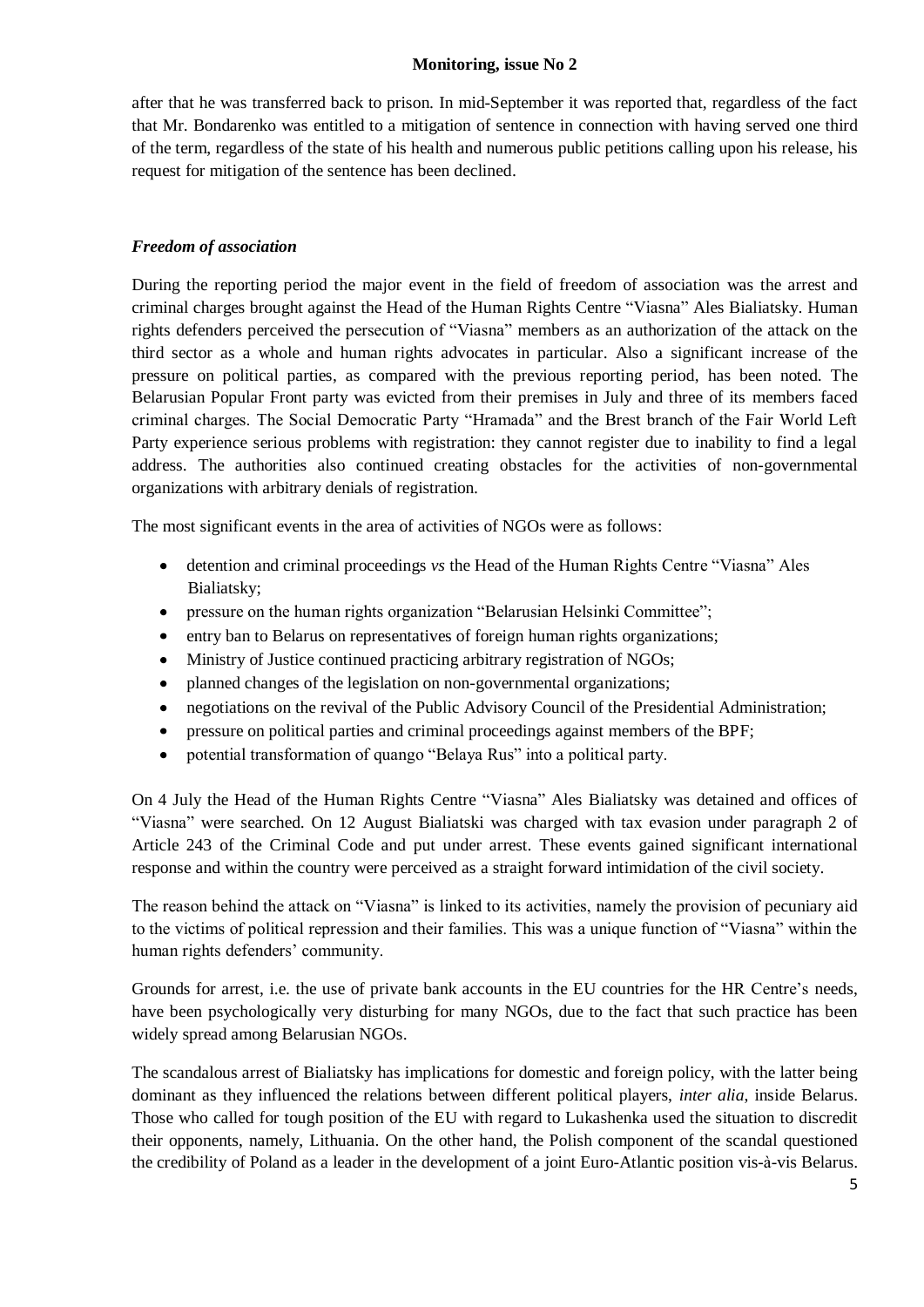Within a month the initial mild accusations of Lithuania of "betraying the allies" became the dominant attitude in the media and analysis with regard to Bialiatsky case.

Inside Belarus the reaction to the arrest of Bialiatsky was traditional and widespread. Concerns about Bialiatsky's arrest have been voiced by almost all important social and political groups. Human rights organizations perceived the pressure on "Viasna" (apart from Bialiatsky's bank accounts, Belarus received information about the accounts of other members of "Viasna") as an authorization of the attack on the civil society as a whole. Civil society representatives believe this action was also meant to intimidate other NGOs. The reason behind such aggressive attack of the authorities on the human rights defenders is probably the authority of their opinions and views about the human rights situation in Belarus for European politicians, as well as the volumes of funds invested by the West into human rights protection at the moment and in the nearest future (mostly for implementation of *watchdog* projects and providing assistance to political prisoners, which is perceived by the authorities as funding of the opposition).

Simultaneously, another oldest human rights organization, the "Belarusian Helsinki Committee", has been harassed by the authorities. On 3 August the Ministry of Justice has requested explanations from the "Belarusian Helsinki Committee" concerning its statements about the independence of the Bar, then the Ministry has publicly denied allegations of human rights defenders about stripping of a Bar license of a number of lawyers. On 28 July the Supreme Court dismissed the appeal of the "Belarusian Helsinki Committee" against the second warning (this year) issued to the organization by the Ministry of Justice.

The entry ban to Belarus for representatives of foreign human rights organizations has been extended to include the citizens of countries with a visa-free regime with Belarus. On 27 August a Russian human rights activist Yury Dzibladze, a member of the Board on Civil Society and Human Rights of the President of the Russian Federation, was denied entry to Belarus at the Belarusian-Lithuanian border as an "undesirable person".

In July and August hearings of the appeal against a written warning about criminal liability for activities on behalf of the unregistered organization (Article 193-1 of the Criminal Code) issued to the Head of the Human Rights Centre "Viasna" Bialiatsky resumed. Due to the arrest of Bialiatsky he could not be present during the trail and the court refused to order his delivery to the courtroom.

The Ministry of Justice reports, since the beginning of 2011 55 non-profit organizations have been registered, namely 6 republican, 1 international and 48 local organizations. The Justice Ministry has also registered 11 new foundations (1 international, 1 national and 9 local), one trade union and one association.

During the reporting period 25 non-profit organizations have been registered: 24 local and one international (International public association "Union of Communists"), 16 of them active in the field of sports. Justice authorities also have registered two funds: Local Fund "Youth Health Center" and Local Fund "Gomel League of Sports Poker".

However, the issue of arbitrary denials of registration to NGOs remains topical. On 23 August "Tell the Truth!" public association has been denied registration, in fact, it was their second attempt to register. On 8 August the Supreme Court upheld the registration denial to a Slonim-based NGO "Golden Lion" dealing with cultural and educational issues (also their second attempt to register).

The Belarusian legislation on NGOs is repressive by nature and during the reporting period has not undergone significant changes. However, on  $1<sup>st</sup>$  September 2011 the Education Code of the Republic of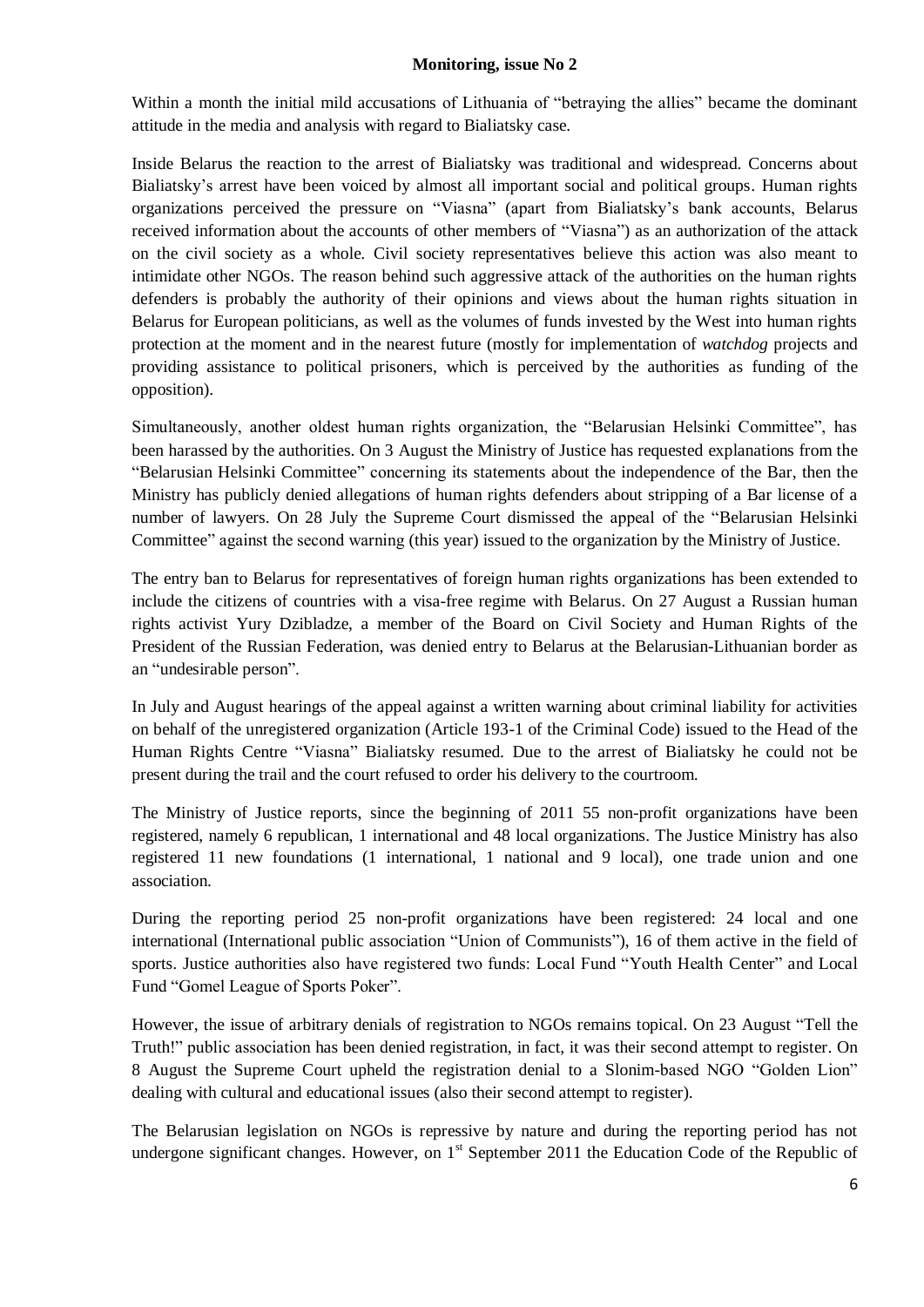Belarus entered into force, which could seriously interfere with the activities of NGOs working in the sphere of training and education. The Code divides supplementary educational programmes for adults into training courses (lectures, seminars, workshops, trainings, officer training and other types of training courses), and courses improving capabilities and abilities, etc. Traditionally non-profit organizations (public associations, foundations, associations, other than educational institutions and agencies) have been actively involved in these activities. However the Education Code does not list NGOs among those eligible to implement such supplementary educational programmes.

Also there are reasons to believe that the legislation concerning non-governmental organizations might soon be amended. On 11 July Justice Minister Golovanov said, a concept of "socially significant public associations" needed to be introduced, as well as, criteria for obtaining of such status and mechanism of acquiring benefits by these associations needed to be elaborated.

A meeting of the initiative group of the Public Advisory Council under the auspices of the President of Belarus took place to discuss further prospects of the PAC and its reform. In particular, participants discussed the possibility of reform of the PAC and establishment of a human rights sub-committee within it with the participation of representatives of NGOs and public figures. It could be a coincidence however soon after the meeting the President announced a possibility of a public dialogue inside the country.

With regard to freedom of association the pressure on political parties continued. On 25 July, following seven months of litigations the Belarusian People's Front party (BPF) has been evicted from its premises, which they had occupied since 1992 and moved to a less comfortable accommodation. In July the BPF has exhausted all legal remedies and the eviction decision was confirmed by the Supreme Economic Court. The Social Democratic Party "Hramada" faces serious challenges with the preservation of its status of a registered party. On 24 August the Ministry of Justice has recognized as non-legitimate the following Congress of the Social Democratic Party "Hramada", thereby putting the party on the brink of existence. The Brest branch of the Fair World Left Party could not register due to the lack of legal address (the local executive and administrative authorities refused to approve the location of the party branch in a private house).

On 25 August criminal proceedings were initiated against three members of the BPF (Ales Kalita, Sergei Semeniuk, Max Hubarevich), they were accused of beating a security guard of the new Party office. This issue raises particular concern bearing in mind that a similar scheme of a provocation has been used in the case of the Young Front leader Dmitry Dashkevich. Leaders of the BPF believe this provocation intended to create grounds for eviction of the party from the new premises, in the beginning of September, the owner of the new office has already announced his intention to terminate the lease agreement. In the meanwhile, the registration of the amendments of the Charters of the BPF and the Social Democratic Party "Hramada" associated with the change of their legal addresses, has been suspended by the Ministry of Justice.

Simultaneously with the increased pressure on the political parties, a quango "Belaya Rus" announced that it requested to be transformed into a political party. During a meeting of the Mogilev Council of the Republican public organization "Belaya Rus" on 29 August, a request of the Shklov regional organization of "Belaya Rus" about transformation of this organization into a political Party of People's Unity "Belaya Rus" has been upheld.

#### *Freedom of assembly*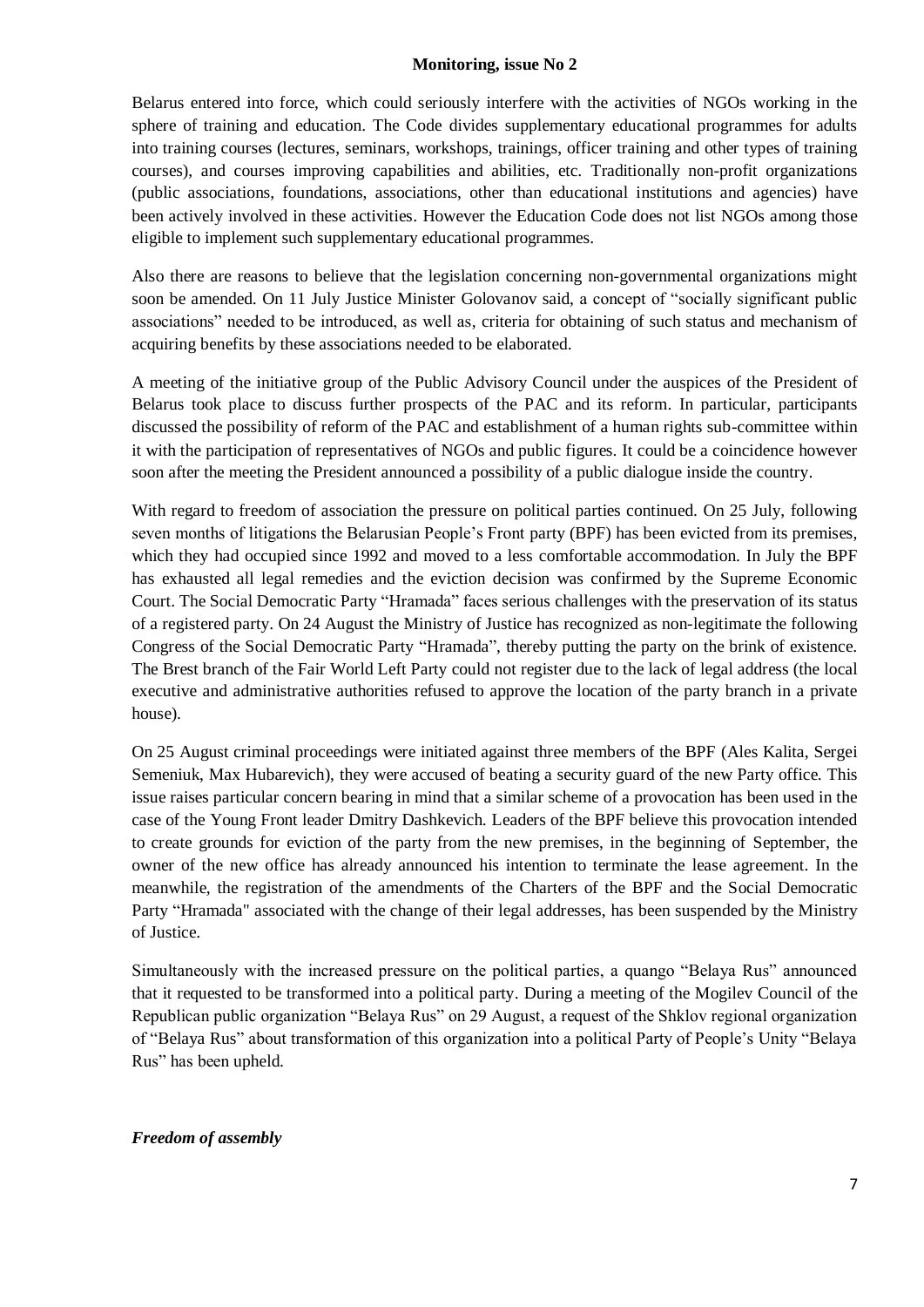The situation with the freedom of assembly in July – September 2011 was relatively "calm" with mass protests being put on "hold" due to season of holidays, vacations, etc. Nevertheless, the earlier trend has not been negated completely: there were a number of peaceful protests, causing a corresponding reaction from the authorities. During July arrests the authorities used brute physical force and unjustified violence against protesters and most of the detainees faced administrative charges.

The most significant events from July to September were as follows:

- continuation of the "Social networks revolution" campaign (on 3, 6, 13, 20 and 27 July 2011);
- submission of a Draft Law "Amendments to the Law "On Mass Events in Belarus"" to the House of Representatives;
- drivers protest against high fuel prices: "Stop petrol" campaign (on 21 July and 22 August 2011);
- information campaigns and pickets in support of Ales Bialiatski (as of 4 August 2011);
- attempts to stage pickets in support of Nikita Likhovid and Dmitry Dashkevich (on 1 and 2  $\bullet$ August 2011).

"Silent" protest actions, gathering its participants in the most crowded places of the Belarusian cities, have continued every Wednesday in July, as well as on Sunday, 3 July, the official Independence Day, the day of a traditional military parade and a number of festivals organized by the authorities for the population. On 3 July, protests took place in Minsk and all oblast centers of Belarus, as well as in regional centers: Bobruisk, Vileyka, Salihorsk Slutsk Zhlobin, Baranovichi, Smolevichi. The protest actions have been dispersed by the police and plainclothes men, all in all, over 310 people have been detained all over the country, of which 160 in the city of Minsk. While detaining the protesters the police used brute physical force and unjustified violence, and during the detention at the Railway Square in Minsk tear gas has been used against the protesters. Detentions were followed by administrative charges and trials with majority of sentences envisaging 5 to 15 days of administrative arrest.

The "silent" protest action that took place on 6 July was not on essence different from the 3 July protest: there were about the same number of participants and detainees. About 190 people were detained in Minsk and 220 in the regions. Moreover, as counter-measures to the following challenge of the "Social networks revolution" the authorities tried to prevent people's gathering in the main squares by blocking sites of actions as soon as they were announced via the Internet. The organizers of the "Social networks revolution" reacted immediately and decided to alter the format of the actions: participants were requested to gather in any crowded place in a city rather than in the main squares, for instance, in the markets on 27 July. The protest action of 27 July was the last one of the kind and gathered the least number of participants: the organizers decided to put the "Social networks revolution" on hold for a while.

As a consequence of the "silent" protest actions taking place all over the country, on 20 July the Council of Ministers submitted a Draft Law "On amendments to the Law of the Republic of Belarus "On Mass Events"" to the House of Representatives. Therefore the existing Law "On Mass Events in the Republic of Belarus" might be amended with additional clause envisaging liability for the unauthorized "inaction" in a public place. In particular, the developers proposed to amend the term "picketing" so that its organization required the approval of the municipal authorities<sup>1</sup>. Amendments to the Law "On Mass

1

<sup>&</sup>lt;sup>1</sup> "Picketing is a joint mass presence of people in an appointed public place, including an open-air place, at an appointed time for doing a certain action or inaction, which is organized, among other methods, through the World Wide Web and other information networks for a public expression of political and public sentiments or protest."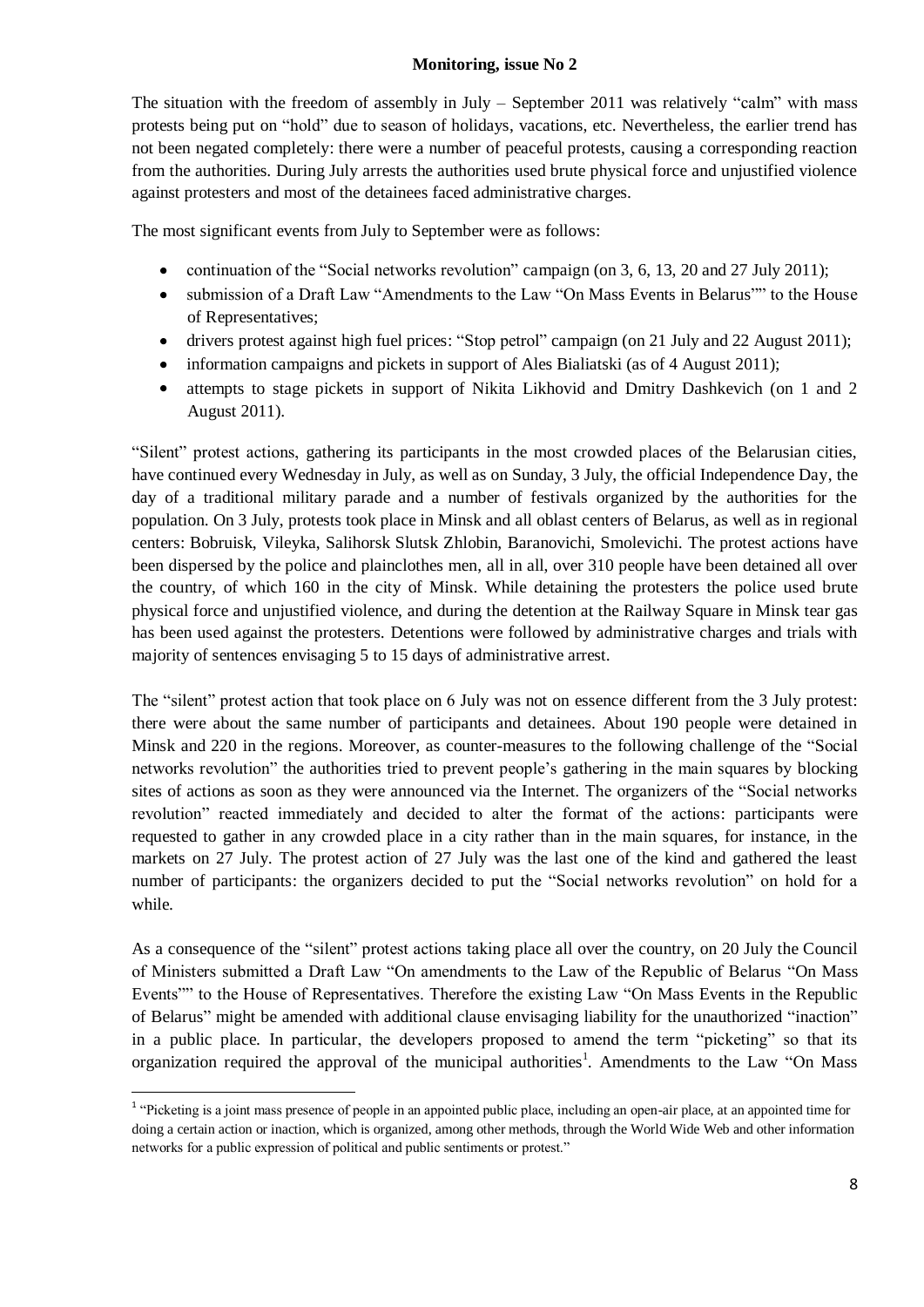Events" provoked a lot of criticism domestically, as well as by the international organizations. In particular, the OSCE/ODIHR and a human right organization "Amnesty International" have expressed their concern and urged the Belarusian parliamentarians not to approve the amendments. The Draft Law is likely to be considered during the autumn session of the House of Representatives.

Another protest action within the "Stop petrol" campaign took place on 21 July. Its organizers, drivers, planned to protest on the main avenue of Minsk against the following rise of the fuel prices. However, the traffic police had closed the main avenue for traffic, therefore the action spread out to adjacent streets. As a result, at least 4 were detained and taken to the Central police station, where they were fined for improper parking and released. One more protest action within the "Stop petrol" campaign was held in Minsk on 22 August. Drivers stopped with warning alarm on in the intersection of the Independence Avenue and the Masherov Avenue and simulated a car breakdown. Only one participant of the protest action was detained and fined for "petty hooliganism" under Article 17.1 of the Administrative Code. It proved to be the son of a prominent human rights activist Ales Bialiatski, Adam-Dominique. The following "Stop petrol" action had been scheduled for 14 September however it did not take place. The organizers said, mainly due to fatigue and apathy of its potential participants.

The arrest of the Head of the Human Rights Centre "Viasna" Ales Bialiatski on 4 August provoked a wave of protests. Applications requesting to hold pickets in support of the prominent human rights defender have been submitted to local authorities of at least 17 Belarusian cities. Organizers planned to hold the majority of the pickets on 22 August however the local authorities denied the permission to all of them. The authorities quoted various reasons for denial, *inter alia*, the usual ones, i.e. unavailability of the requested sites for staging pickets due to formal sports or other events scheduled to be held there. For instance, Baranovichi City Council has not granted a single permission to stage a picket in support of Bialiatski at a site, which had been particularly defined for these purposes by the decision of the Executive Committee of 16 June 2009 No 1497. Moreover, the local authorities explained, that "a picket in support of Ales Bialiatski could be regarded as propaganda of activities of an unregistered public organization, which contravened the Law of the Republic of Belarus". Vitebsk authorities also have negatively responded to the request of human rights defenders to stage a picket in support of A. Bialiatski in a place officially designated for public events, i.e. in the Park of Culture and Recreation of a Railwayman. The formal reason for the refusal was the failure of picket organizers to comply with provisions of the Vitebsk City Executive Committee decision No 881 of 10 July 2009, which stipulated, that prior to applying for holding a mass event, the organizers needed to sign contracts with the police, medical service, municipal services and make advance payments for their services linked to the event. Identical grounds have been used by the Gomel executive authorities vis-à-vis the request of the local human rights activists, to prohibit organization of a picket in support of A. Bialiatski in one of the most crowded places of the city. Gomel human rights defenders plan to appeal this decision to the Gomel Regional Court. Activists from Svisloch (Hrodna region) and Berioza (Brest region) also failed to receive permissions to stage pickets in support of A. Bialiatsky.

Quoting similar reasons, the local authorities of a number of Belarusian towns have rejected appeals of human rights activists to stage pickets in support of other political prisoners, in particular, Nikita Likhovid. For instance, on 1 August such rejection was received from the Mozyr authorities (Mogilev region), on 2 August from the Novopolotsk authorities (Vitebsk region). Moreover, the Novopolotsk authorities had to justify their rejection and issued a resolution No 689 of 22 July 2011 that excluded the area near the city Palace of Culture from the list of places designated for holding of public events. Realizing that it would be impossible to obtain the official permission to stage a picket, representatives of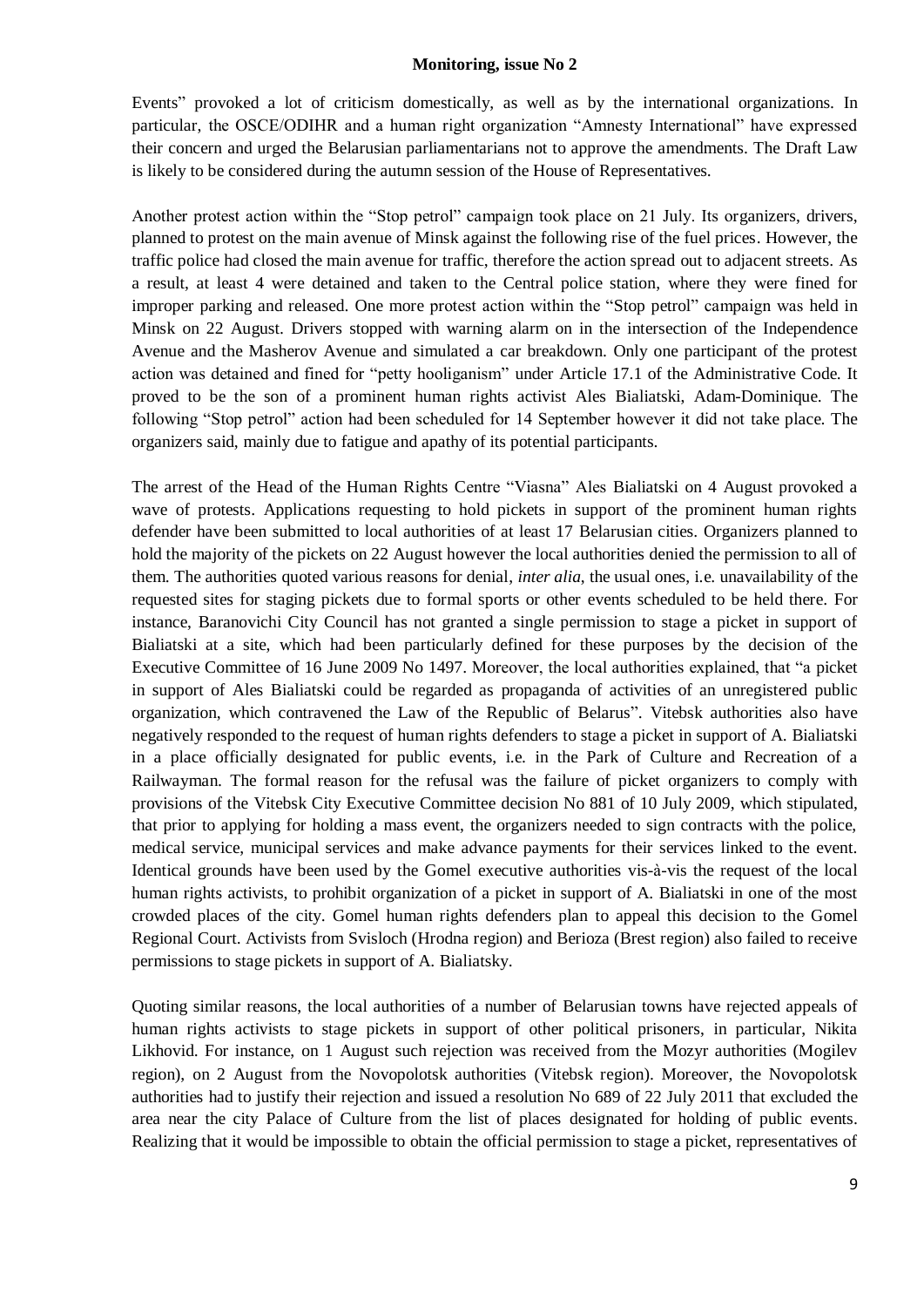NGOs and human rights defenders staged a picket in support of Dmitry Dashkevich on 2 August near the building of the prison in Gorki, where Dashkevich served his sentence. The picket was dispersed, 14 participants were detained and sentenced to administrative arrests.

Facing such bans and prosecution by the authorities, human rights activists held a number of unauthorized information campaigns envisaging to draw public attention to the fate of the Head of "Viasna" and other political prisoners. All of the above proves that during the reporting period the right of citizens for freedom of assembly has been completely ignored by the authorities, which is, unfortunately, not a new trend at all.

# *Administration of justice*

Trials against the participants of the "silent" protest actions in July 2011, according to human rights defenders, were pre-conceived and explicitly accusatory by nature. Administrative judges were handing down sentences for actions the defendants have not committed. In September the accused of committing a terrorist attack in the Minsk metro on 11 April 2011 and a number of explosions in Vitebsk and Minsk in 2000-2008 went on trial. One of the defendants faces the death penalty.

The following violations of the area of administration of justice have been observed:

- accusatory nature of the administrative procedure;
- violation of the principle of the independence of the judiciary;
- violation of the principle of universal, comprehensive and objective examination of the merits of a case;
- violation of the territorial jurisdiction principle;
- violation of the principle of adversarial nature of proceedings and equality of arms;  $\bullet$
- violation of defense lawyers' rights.  $\bullet$

As a rule, judges did not take into account the evidence provided by witnesses or the arguments of the defense while rendering decisions in cases of participants of "silent" protest actions. Decisions were based on the police reports, which constituted a flagrant violation of the principle of equality of arms in the administrative proceedings. All participants of "silent" protests have been charged with and sentenced to administrative arrests and fines for "petty hooliganism", Article 17.1 of the Administrative Code, for "violation of the order of organization or holding of mass events or picketing", Article 23.4 of the Administrative Code, for "disobedience to lawful orders of a police officer on duty", Article 23.4 of the Administrative Code. For instance, an activist detained in Smolevichi on July 3 in the city center, was sentenced to a fine of 20 basic values (over USD 100 at the NBB exchange rate) for violation of Article 17.1 of the Administrative Code, "petty hooliganism", for allegedly drinking alcohol in a public place. However the examination he had been forced to go through found no trace of alcohol in his blood. Therefore the judiciary in Belarus *de facto* continues performing a repressive function, rendering obviously unjust and politically motivated decisions against social activists. A sentence to a human rights activist Anatoly Poplavnoy, who had been sentenced to 15 days of administrative arrest for allegedly "using the obscene language" by a court of the Central District of Gomel, had been repealed by the Gomel District court on 10 August. It was a rare exception that proved the general rule.

Administrative trials against participants of pickets in support of Dmitry Dashkevich held on 2 August in Gorki require particular attention. These trials were virtually closed to the public due to the fact that